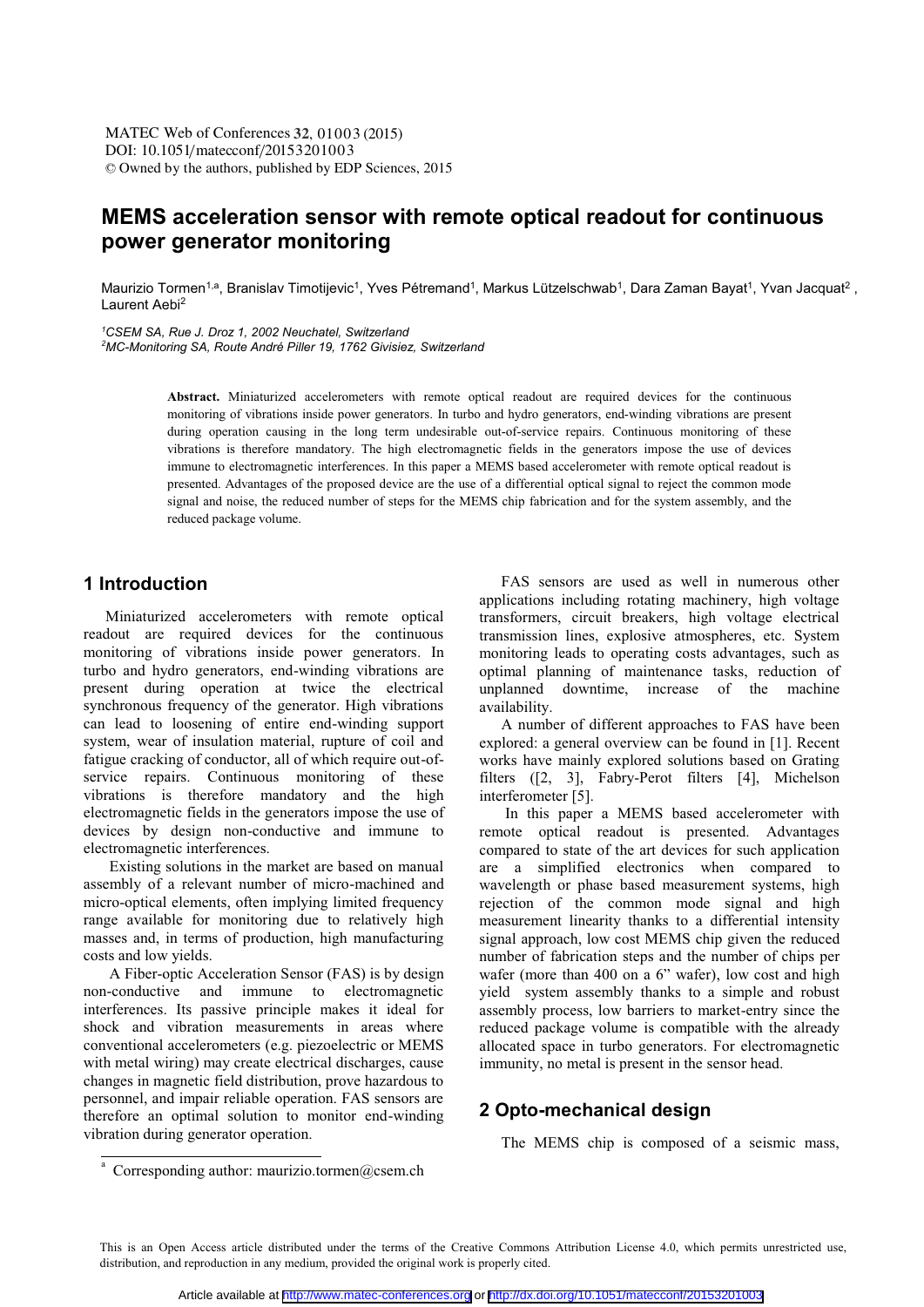suspended through springs, with opened regions to introduce a damping gel, of a 2-facet mirror, moving with the seismic mass, redirecting the optical signal from an input fiber into two output fibers. In order to reduce the system dimensions the two output fibers were not placed at 90 deg in respect to the input fiber as in [1], but at a shallower angle, 70 deg or 45 deg. Figure 1 reports the layout of the basic chip, with the input fiber and the two output fibers.



**Figure 1.** MEMS optical accelerometer layout.

The seismic mass and the springs were designed in order to provide sufficiently high resonance frequencies for the specific application: one family has the first resonance at 1 kHz, the second at 3 kHz (Table 1). The lateral displacement of the mirror was design to be  $10 \mu m$ and 1 µm, respectively, at an acceleration of 40g.

**Table 1** List of the investigated FAS family designs.

|          | First resonance<br>frequency [Hz] | Mass displacement $\lceil \mu m \rceil$<br>at $40g$ |  |
|----------|-----------------------------------|-----------------------------------------------------|--|
| Design 1 | 1'000                             | 10                                                  |  |
| Design 2 | 3'000                             |                                                     |  |

In absence of acceleration the signals in the output fibers are nominally identical (Figure 2, on the left); when the seismic mass is subjected to acceleration, the lateral displacement of the mirror induces an increase of optical power in one fiber and a reduction in the second one (Figure 2, on the right).



**Figure 2**. Ray-tracing simulation of the optical signal arriving from the input fiber (central one) and redirected by the moving mirror into the 2 output fibers (external ones) in absence (left) and presence (right) of acceleration.

The signals from the two output fibers are collected

separately in remote (in Figure 3 left, the simulated power expected at the two output fibers ends, as a function of the lateral displacement of the mirror). The acceleration measurement is derived from the difference of the two signals (in Figure 3 right). Deviation from linearity is expected to be less than 1% for displacements up to 10 μm for accelerations up to 40g. Analytical simulations and Zemax ray-tracing were performed in order to optimize the optical signal as a function of geometrical parameters of the system.



**Figure 3**. (Left) Simulation of the relative signals at the output fiber ends as a function of MEMS mirror lateral displacement. (Right) Differential signal at the two output fiber ends (gray line) and its linear fit (black line).

#### **3 Microfabrication process**

The microfabrication process (Figure 4) starts with 6" SOI (Silicon-On-Insulator) wafers with the following thicknesses: Handle layer 500 μm, buried oxide layer 3 μm and device layer 120 μm. The process has been designed to have a single mask and DRIE step in order to reduce the process time and cost. The structures are patterned via photolithography with AZ 9260 photoresist. The obtained mask is transferred into silicon by DRIE etching through the entire device layer down to the buried oxide.



**Figure 4**. Schematic process flow of the MEMS optical accelerometer chip (cross-section view).

After stripping the remaining photoresist and cleaning the wafer, the buried oxide is partially etched to release the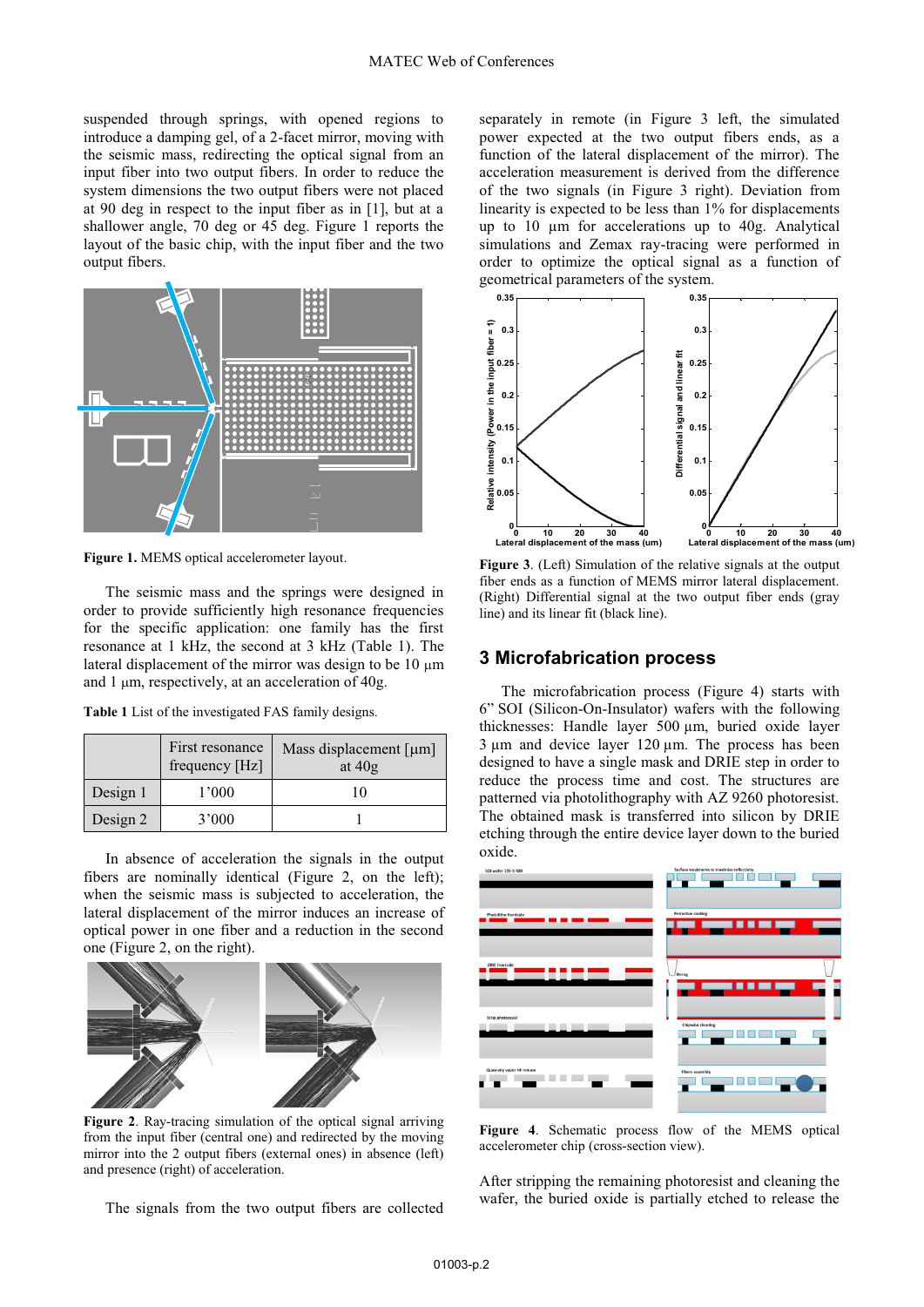movable structures (Figure 5).



**Figure 5**. SEM picture of the fabricated device.



**Figure 6.** SEM image of the 2-facet movable mirror redirecting the optical signal and the U-grooves for optical fiber alignment.

The technique used is a timed quasi-dry etching by vapour HF. During this process step, it is necessary to sufficiently etch the oxide in order to release the movable structures, but not to overetch it, to maintain intact the oxide supporting the not-moving parts of the device layer. Surface treatments are introduced to polish the lateral surfaces in order to optimize the mirror reflectivity (Figure 6). A layer of photoresist is then poured on the surface of the wafer in order to protect the structures during dicing for singulation of the chips. The process continues at chip level with a final cleaning procedure to remove the protective photoresist: at this point the chip is ready for the assembly with the optical fibers in the package.

## **4 Packaging**

The package provides a solid base for the interface between the MEMS device and the optical fibers. In terms of possible materials for the package, metal parts are excluded because of the strong electromagnetic fields present in the generators; moreover temperatures of up to 155°C and a hydrogen rich atmosphere (5bars) represent further constraints in the choice of the package material. Finally, hermetic package is not required for the applications. Based on this input, PEEK was chosen because of its physical and chemical properties as well as its adequate machinability.

Figure 7 (left) shows an assembled device. The optical fibers are completely molded in UV curable adhesive, thereby providing an effective strain relief. Without it, the fibers would exert a detrimental force on the MEMS chip during both the handling as well as

operations. The output fibers are placed at an angle of  $\alpha$ (70 deg or 45 deg) in respect to the central input fiber (Figure 7, right). The fiber alignment is performed using a six axis alignment stage (F-206 from PI) with an arbitrary pivot point. To facilitate the fiber insertion the MEMS chip hosts some fiber alignment features; on top of that a pre-tilting of the fiber during insertion was introduced to slide the fibers into their respective channels on the MEMS chip. The PEEK base features as well channels for the guidance of the three fibers. The outer two channels are curved with radii, r, so that the minimal bending radius of the fiber can be maintained during alignment and operation. The radius was chosen as small as possible to reduce the overall package size and at the same time reduce the bending losses to an acceptable level (0.3-0.4 dB).

For mechanical protection, a glass lid is added to the package at a final step. Figure 8 shows the fully assembled device with connectorized fibers for ready for the characterization.



**Figure 7**. Left. Assembled device. Right: geometrical features of the PEEK package.



**Figure 8.** Fully assembled and connectorized optical accelerometer sensor.

### **5 Characterization**

Table 2 reports the comparison between the simulated resonance frequencies and the ones experimentally obtained for the two designs presented in Table 1. Two different techniques were used to measure the resonance frequency. The first technique uses a shaker, a reference piezo sensor with its charge amplifier and a function generator to have a complete frequency response; the second technique makes the device vibrate at increasing frequencies with a piezo actuator and the resonance frequency is in correspondence with the maximum